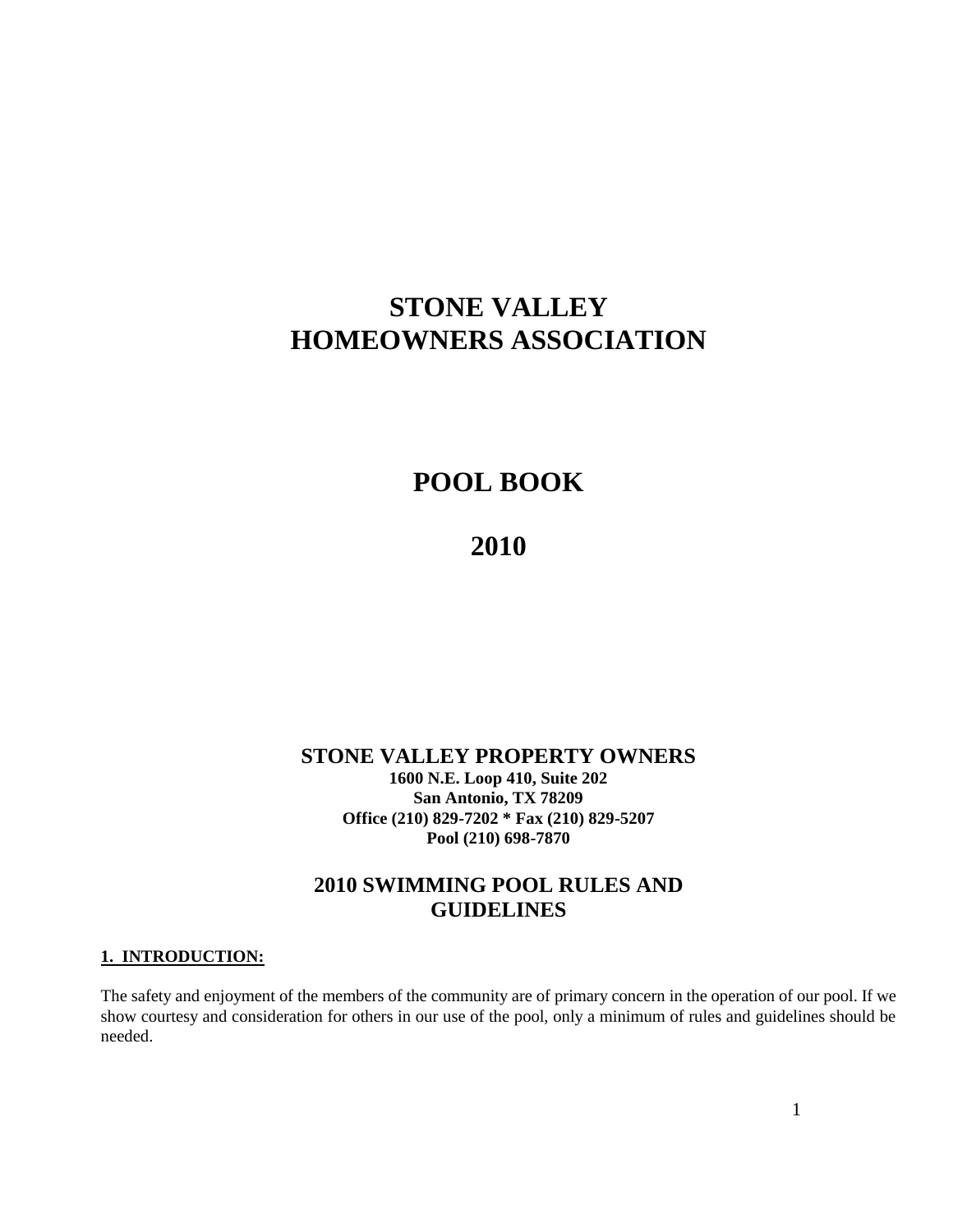#### **2. SCHEDULE & HOURS OF OPERATION:**

#### A. Swim Season Open: **March 14, 2010 through November 14, 2010**

The Association or Pool Manager reserves the right to close the pool at any time for emergency or repair purposes.

#### B. Pool Hours:

**Unsupervised Swimming (No lifeguard),** 

**Sunday through Thursday 6:00 a.m. to 10:00 p.m.** 

**Friday and Saturday 6:00 a.m. to 11:00 p.m.**

#### **FOR LIABILITY PURPOSES - NO ONE UNDER THE AGE OF 14 YEARS IS ALLOWED IN THE FENCED POOL AREA UNLESS ACCOMPANIED BY AN ADULT (18 years or older)**

## **ONE NON-DUPLICABLE KEY IS ISSUED PER FAMILY AFTER WAIVER IS SIGNED**

**Waivers and keys are available at the Association's office. You may also download a waiver from the website. Replacement keys are available for purchase.**

#### **3. ENTRY AND POOL USE:**

- A. **PERSONS USING THE POOL DO SO AT THEIR OWN RISK.** The Association is not responsible for accidents, injuries or loss of personal property. The ultimate responsibility rests with the pool users who are homeowners or renters in the Stone Valley community and Association members.
- **B.** The pool facilities were designed and built for the primary use and recreation of the members.
- C. Only Association members in good standing (i.e., have paid semi-annual assessment), their tenants, and their accompanied guests are permitted to use the pool and pool area.

#### **4. GUESTS:**

A. Only members in good standing may bring guests to the pool. The host member must accompany his/her guests at all times, and s(he) is responsible for his/her guests at all times.

### **B. A GUEST CANNOT BE A NON-PAID MEMBER OF THE ASSOCIATION COMMUNITY, I.E., ASSOCIATION MEMBERS WHO HAVE NOT PAID THEIR ASSESSMENTS. THESE MEMBERS MAY NOT ENTER THE POOL OR POOL AREA AS A GUEST OF A PAID MEMBER.**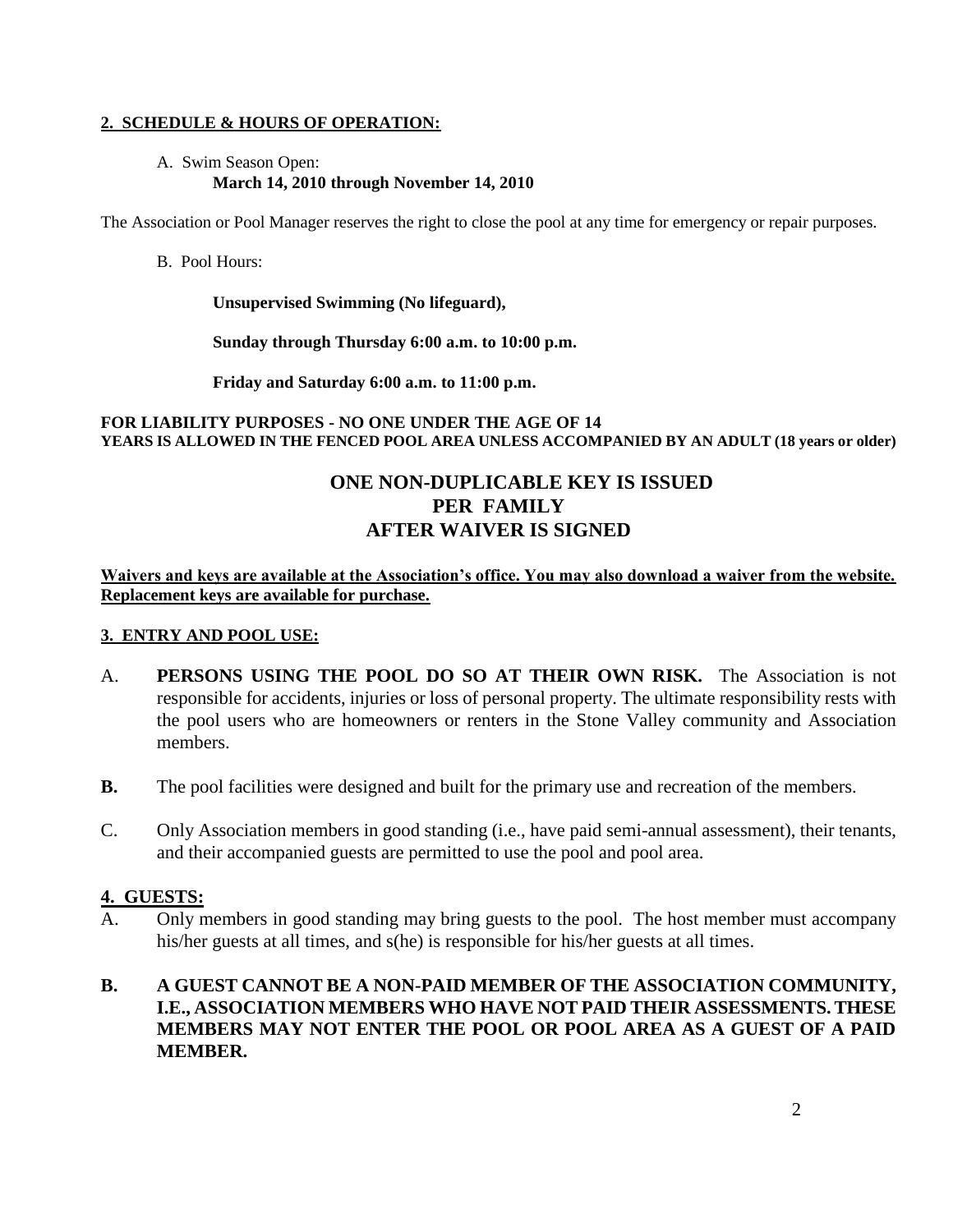## **5. PARTY RULES**:

- A. No private parties, pool open to homeowners at all times.
- B. No balloons or confetti (clogs filter).
- C. No glass bottles or containers.
- D. Clean up and remove trash.
- E. Please share pool furniture with other homeowners.
- F. Grill can be used by all homeowners.
- G. Gate to pool **must** be closed at all times.

### **6. POOL CONDUCT/GENERAL POOL RULES:**

- A. Smoking is not allowed in the pool and recreational areas.
- B. Pool users must be properly attired in swim wear. No cut-off pants are permitted.
- C. **Children in diapers must wear special swim diapers at all times while in the pools.**
- D. Persons with communicable diseases, open cuts or sores are not allowed in the pool.
- E. Children under fourteen (14) years of age must be accompanied by an adult (18 years or older) while in the pool area.
- F. A responsible adult must be in physical reach of a non-swimmer at all times.
- G. Running, rough play (in or out of pool), excessive splashing and diving are dangerous and are not allowed.
- H. Glass, breakable items and pets can be a health and safety hazard and are not allowed in the pool area.
- I. No running or excessive horseplay.
- J. No loud, abusive or vulgar language or hand gestures.